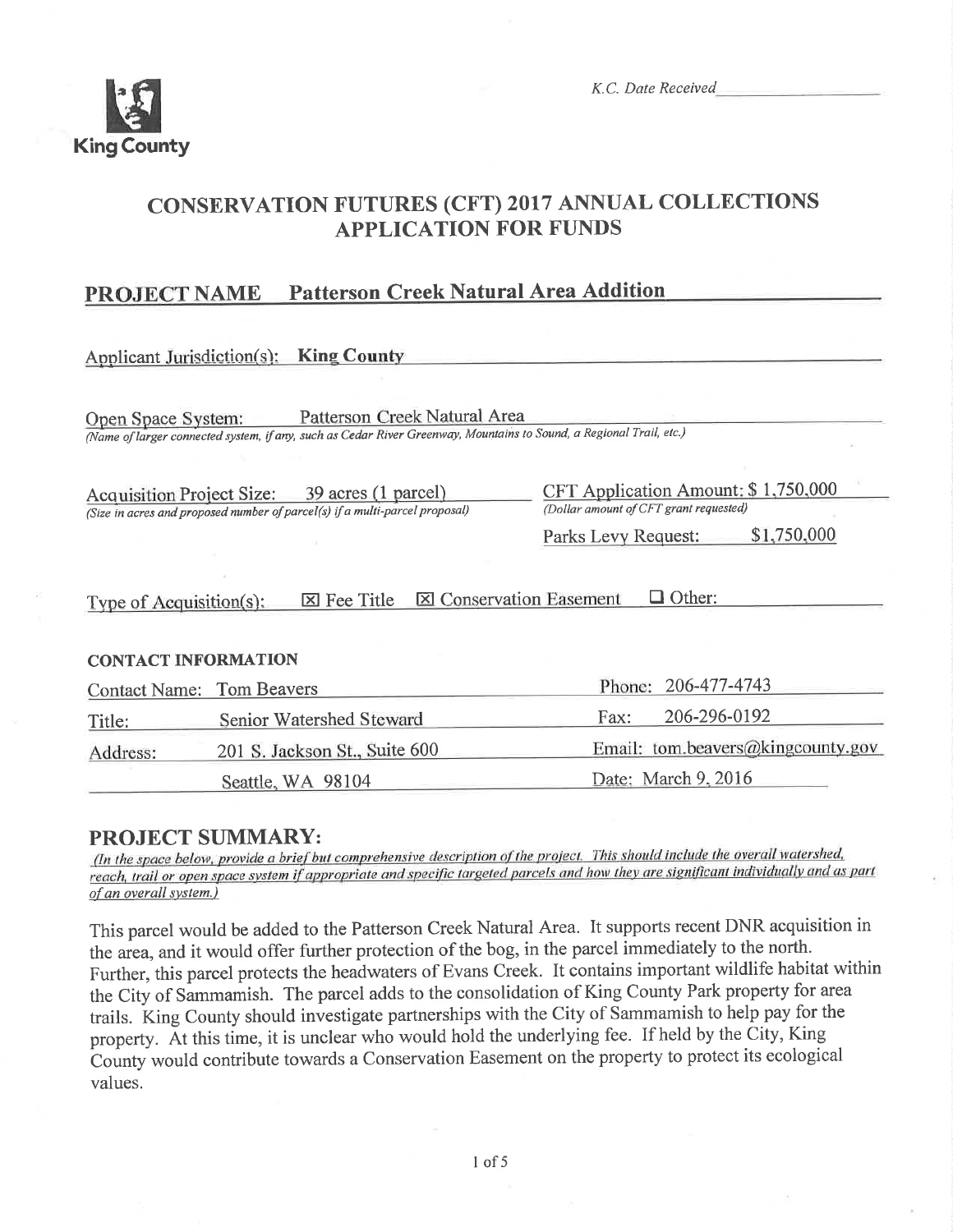Last year, King County purchased approximatelyl2} acres of adjacent State DNR-owned land. Funding did not allow the purchase of this 39 acre parcel, even though it was part of previous CFT/Parks levy applications for the past several years. This parcel is almost entirely forested with a mid to late seral stage coniferous forest. It also provides a significant buffer to one of most pristine sphagnum bogs in the county. These parcels, along with the adjacent Patterson Creek Natural Area, provide one of the last large intact habitat areas adjacent to a growing city for large mammals such as bears and cougars. This 39 acre property lies within the Urban Growth Area (UGA) and could be annexed to Sammamish and developed

#### 1. OPEN SPACE RESOURCES

Please review the attached evaluation criteria. For the **proposed acquisition parcel(s)**, please mark those criteria that apply and thoroughly, yet succinctly, describe in the space below how the proposed acquisition satisfies each marked criteria. Please clearly describe how these criteria might be met at a landscape level, and how they apply to individual parcels. If restoration is part of the plan, please briefly describe the current condition and the hoped for restored condition that is the goal of the acquisition.

- $\boxtimes$  A. Wildlife habitat or rare plant reserve  $\Box$  E. Historic/cultural resources  $\boxtimes$  B. Salmon habitat and aquatic resources  $\boxtimes$  F. Urban passive-use natural is
- 
- 
- $\boxtimes$  B. Salmon habitat and aquatic resources  $\boxtimes$  F. Urban passive-use natural area/greenbelt<br> $\boxtimes$  C. Scenic resources  $\boxtimes$  G. Park/open space or natural corridor additional
- E C. Scenic resources<br>

E G. Park/open space or natural corridor addition<br>

E G. Park/open space or natural corridor addition<br>

E H. Passive recreation opportunity/unmet needs
	- $\boxtimes$  H. Passive recreation opportunity/unmet needs
- A. Wildlife habitat or rare plant reserve -The target parcel and the nearby Patterson Creek Natural Area provide excellent habitat conditions for bear, bobcat, cougar, river otter, beaver, pileated woodpecker, amphibians, native songbirds and other native species that require large territories and/or relative isolation from human communities.
- B. Salmon Habitat and aquatic resources The Patterson Creek system supports coho, Chinook, steelhead/rainbow and cutthroat trout. According to Washington Department of Fish and Wildlife estimates, Patterson Creek accounts for l5%o of the total WRIA 7 coho salmon production. While Patterson Creek is best known for its coho salmon population, several salmonids are abundant in the basin throughout the year. On the V/RIA 8 side, this parcel supports coho salmon which inhabit Evans Creek. This is a key headwaters protection parcel for Evans Creek.
- C. Scenic Resources The parcel has panoramic views of the Cascade Mountains
- D. Community Separator Acquisition of this parcel will preserve a contiguous greenbelt on the watershed divide viewable from Sammamish and the Issaquah-Fall City Road. Protection of this property will help preclude sprawl from the urbanizing and expanding City of Sammamish. Further, it will help maintain the rural character so highly valued by residents.
- F. Urban passive-use natural area/greenbelt The acres will contribute significantly to the passiveuse natural are/greenbelt along the Urban Growth Line separating the City of Sammamish from the rural Patterson Valley and headwaters of Evans Creek..
- G. Park/open space or natural corridor addition This project will provide 39 acres of open space along the urban/rural divide.
- H. Passive recreation opportunity/unmet need The property provides opportunities for passive recreation/trail linkages within Patterson Creek Natural Area and possibly to Soaring Eagle Park and other sites where appropriate.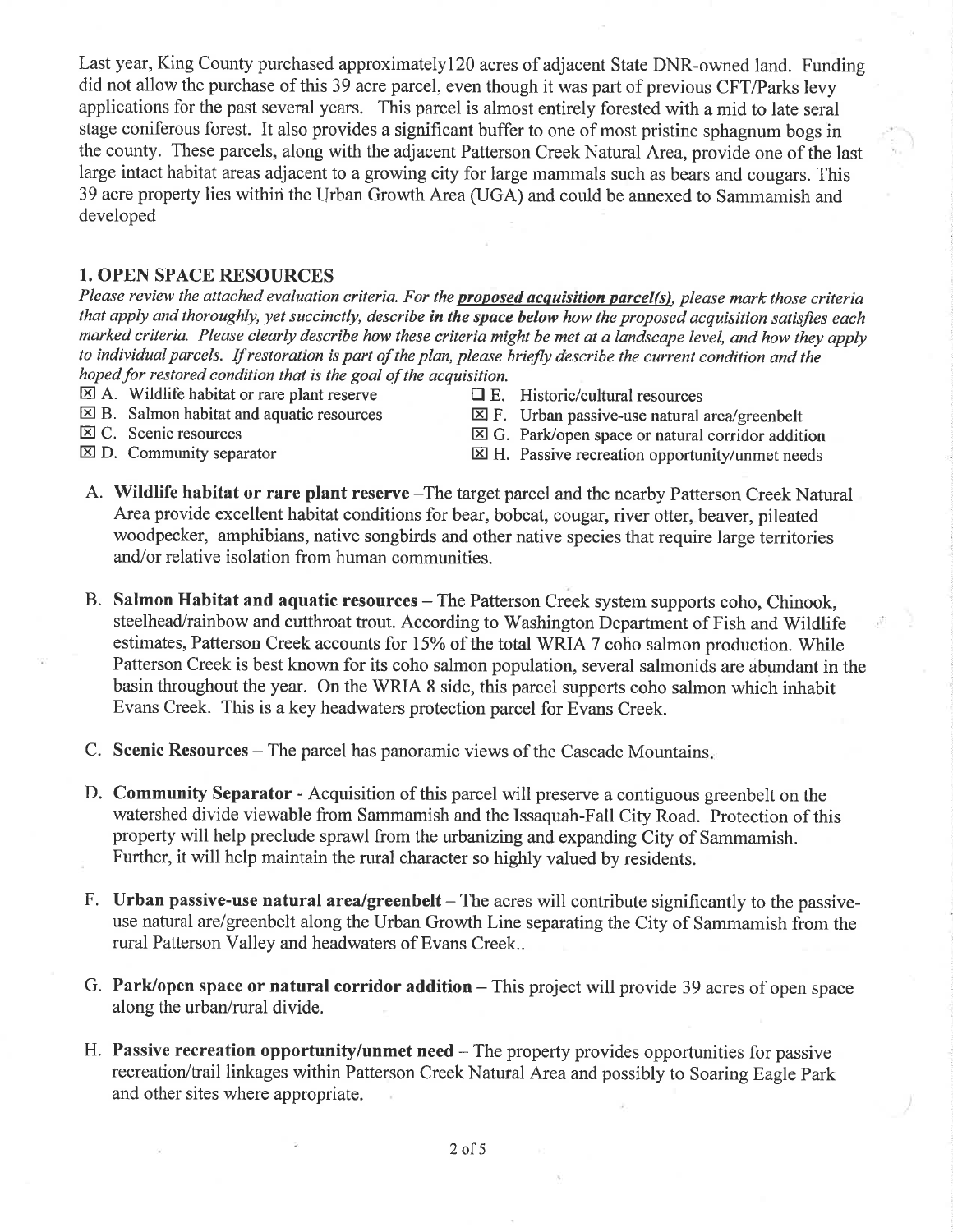#### 2. ADDITIONAL FACTORS

For the proposed acquisition parcel(s), please mark all criteria that apply and thoroughly, yet succinctly, describe in the space below how the proposed acquisition satisfies each marked criteria.

- $\Box$  A. Educational/interpretive opportunity
- $\overline{\boxtimes}$  B. Threat of loss of open space resources
- El C. Ownership complexity/willing seller(s)/ownership interest proposed
- $\boxtimes$  D. Partnerships Describe any public or private partnerships that will enhance this project
- DE. Is the property identified in an adopted park, open space, comprehensive, or community plan?
- $\Box$  F. Transferable Development Credits (TDC) participation
- B. Threat of loss of open space resources The parcel spans the urban growth line and is highly desirable for development. Acquisition of this parcel will prevent additional development and associated habitat degradation and sprawl from nearby Sammamish.
- C. Ownership complexity/witling seller(s)/ownership interest proposed King County has been working with State DNR for several years on this project. Initially, DNR was willing to sell to the County through the Trust Land Transfer program which would have substantially reduced the purchase price. At this time, DNR is only will to sell to the county as full fee value.
- D. Partnerships The community and the Patterson Creek Basin Citizen's Advisory Committee strongly support this property remaining in public ownership. Acquisition of this property would likely be in partnership with the City of Sammamish.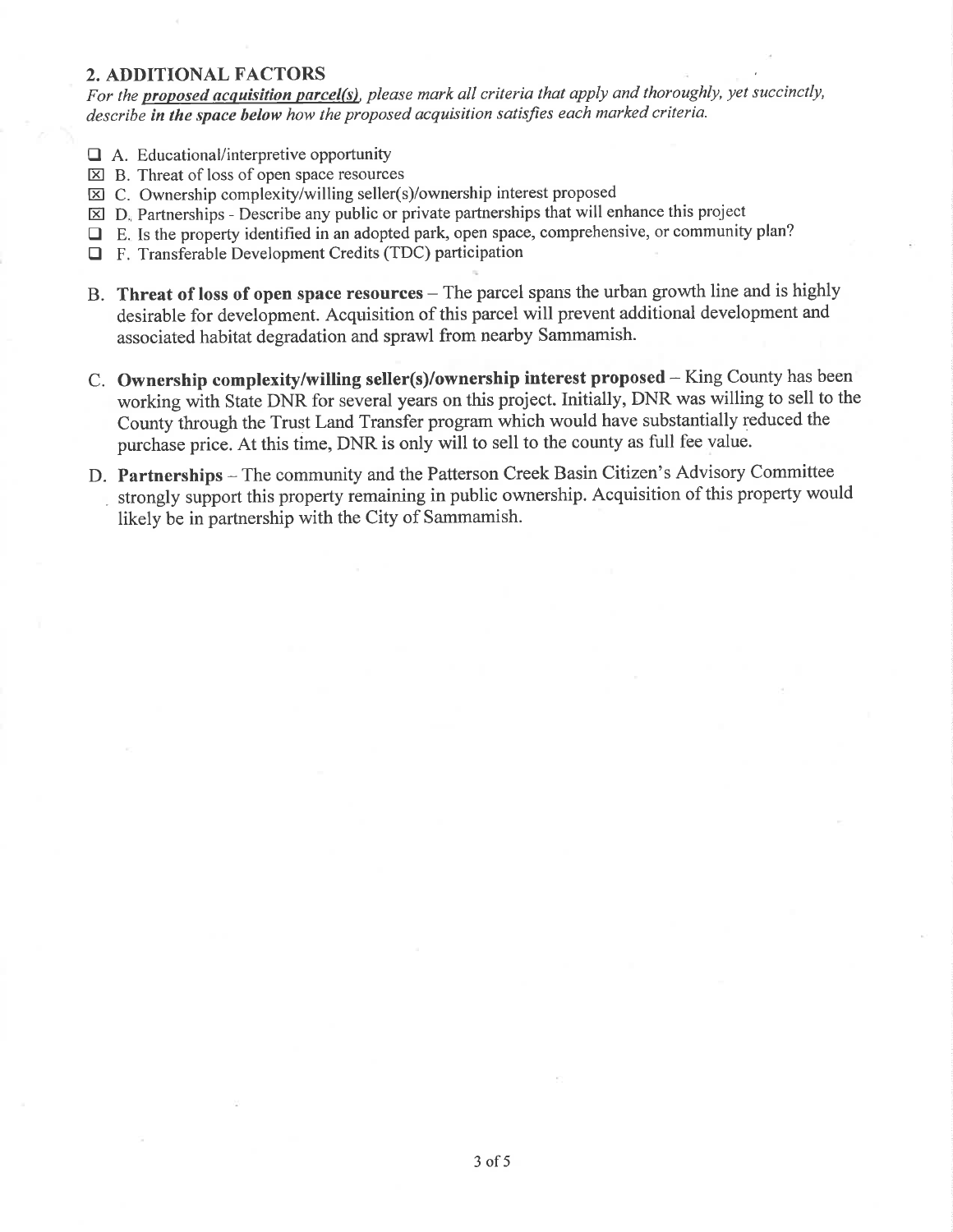#### 3. STEWARDSHIP AND MAINTENANCE

How will the property be stewarded and maintained? Does the property lend itself to volunteer stewardship opporlunities? How will ongoing stewardship and maintenance efforts befunded?

This area will be managed as a Natural Area. Natural Areas are primarily managed to preserve and/or restore ecosystem processes. By working to keep the ecosystem processes in tact, we can preserve habitat conditions preferred by native species, thereby protecting our ecological heritage.

Management of Natural Areas begins with an analysis of landscape context for the site in question. Once landscape context has been determined, we are able to establish a set of goals for the site. A biological inventory of the site yields the data necessary to determine whether the land is on a trajectory to meet the site goals or whether it is in need of management interventions. The information is distilled into a series of site management recommendations. Examples of Site Management Guidelines for King County Natural Areas can be found on the web (http://dnr.metrokc.gov/wlr/lands/natural/ecological.htm).

Site Management Guidelines for a Natural Area are implemented by the Natural Resource Lands staff in the Department of Natural Resources and Parks. The Natural Resource Lands staff has an annual budget for land management. Resources are supplemented by volunteers and by grants for projects that have significant benefits to regional priorities, such as salmon conservation.

#### 4. PROJECT BUDGET

| 1) TOTAL CFT APPLICATION AMOUNT <sup>a</sup>        | CFT: $$1,750,000$ |
|-----------------------------------------------------|-------------------|
| <b>2) TOTAL PEL APPLICATION AMOUNT</b> <sup>b</sup> | PEL: \$1,750,000  |

 $\alpha<sup>a</sup>$ Allowable CFT acquisition costs (Ordinance 14714): The disbursement of funds shall be made only for capital project expenditures that include costs of acquiring real property, including interests in real property, and the following costs: the cost of related relocation of eligible occupants, cost of appraisal, cost of appraisal review, costs of title insurance, closing costs, pro rata real estate taxes, recording fees, compensating tax, hazardous wasle substances reports, directly related staff costs and related legal and administrative costs, but shall not include the cost of preparing applications for conservation futures funds.<br><sup>b</sup>King County projects only, if applicable.

#### Estimation of property value:

Briefly note how land values have been estimated (i.e., appraísal, property tax assessment, asking price, letter of value or other means).

The value is based on a recent appraised price by State DNR.

| <b>PROJECT COSTS</b>                                   | ESTIMATED DOLLAR AMOUNT OR RANGE |  |
|--------------------------------------------------------|----------------------------------|--|
| Total property interest value                          | \$3,500,000                      |  |
| Title and appraisal work                               | 30,000                           |  |
| Closing, fees, taxes                                   | 20,000                           |  |
| Relocation                                             |                                  |  |
| Hazardous waste reports                                | 2,500                            |  |
| Directly related staff, administration and legal costs | 50,000                           |  |
| <b>Total Project Costs (CFT and other funds)</b>       | \$3,602,500                      |  |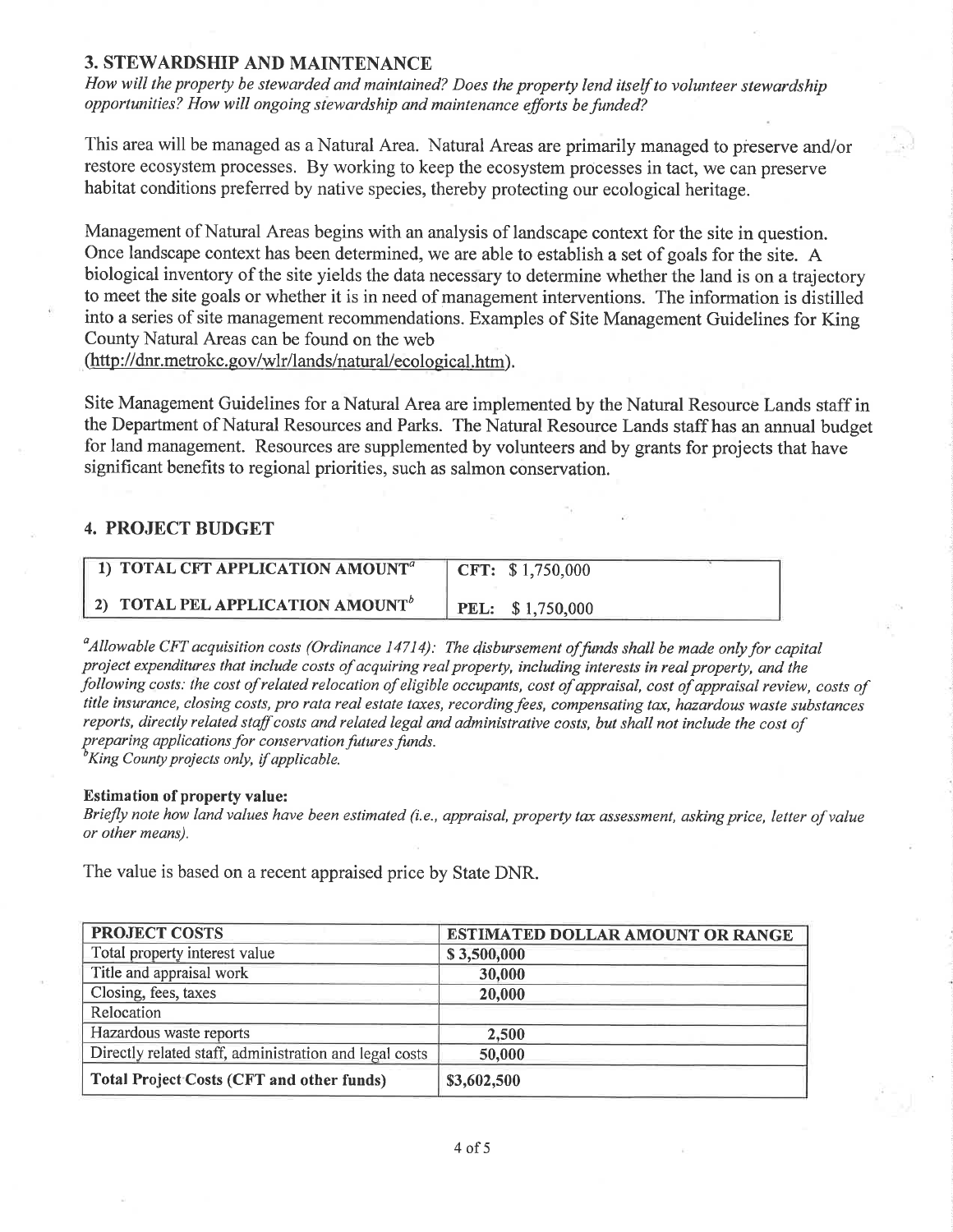| <b>MATCHING FUNDS: Existing Sources</b><br>(CFT can only provide a maximum of 50% of anticipated<br>project costs) | <b>DATE</b><br>(Expended or Committed) | <b>DOLLAR AMOUNT</b><br>(Expended or Committed) |
|--------------------------------------------------------------------------------------------------------------------|----------------------------------------|-------------------------------------------------|
| Parks Levy                                                                                                         | Requested in application               | 1,750,000                                       |
|                                                                                                                    |                                        |                                                 |
|                                                                                                                    |                                        |                                                 |
| <b>Total CFT Funds Previously Received</b><br><b>This Project</b>                                                  |                                        |                                                 |
| <b>Total Matching Funds and Past CFT Funds</b><br><b>Currently Identified</b>                                      |                                        |                                                 |
| <b>Unidentified Remaining Match Need</b>                                                                           |                                        | $$100,000 +$                                    |

#### Unidentified remaining match need: What funds are anticipated and what is the time frame? Please briefly discuss how the unidentified remaining match need above will be met.

This application requests "seed" money to start funding raising to purchase this property. A goal is to raise  $\sim$  \$3.6 million over three years. WA DNR staff have indicated that the property will remain in state ownership at this time. They understand that King County may try to raise the funds to purchase it in the future. The property will be re-appraised, by the State, when sufficient funds are raised. The property is currently valued at \$3,500,000.

### 5. IN\_KIND CONTRIBUTIONS FROM PARTNERSHIPS

| <b>Brief Activity Description</b> | <b>Dollar Value of</b><br>In-kind<br>Contribution | <b>Status</b><br>(Completed or Proposed) | <b>Activity Date Range</b><br>(Completion Date or Proposed<br>Completion Date) |
|-----------------------------------|---------------------------------------------------|------------------------------------------|--------------------------------------------------------------------------------|
|                                   |                                                   |                                          |                                                                                |
|                                   |                                                   |                                          |                                                                                |
|                                   |                                                   |                                          |                                                                                |
| <b>TOTAL</b>                      |                                                   |                                          |                                                                                |

### 6. ATTACHED MAPS (Two maps are now required: 1) site map and 2) general location map; you may also include one additional map, aerial photo or site photo)

 $8\frac{1}{2}$  x 11" maps are preferred, but 11 x 17" is acceptable if folded and hole-punched for insertion into a three-ring binder.

Site Map that shows the following:

- Each parcel proposed for acquisition in yellow or distinct shading and an indication of any parcel proposed for less than fee simple acquisition, such as a conservation easement;
- Location of any proposed development to the site such as parking, trails or other facilities;
- Location of any proposed site restoration;
- Existing adjacent public (local, state or federal) parks or open spaces labeled and shown in dark green or distinct shading.

Location Map that shows the following: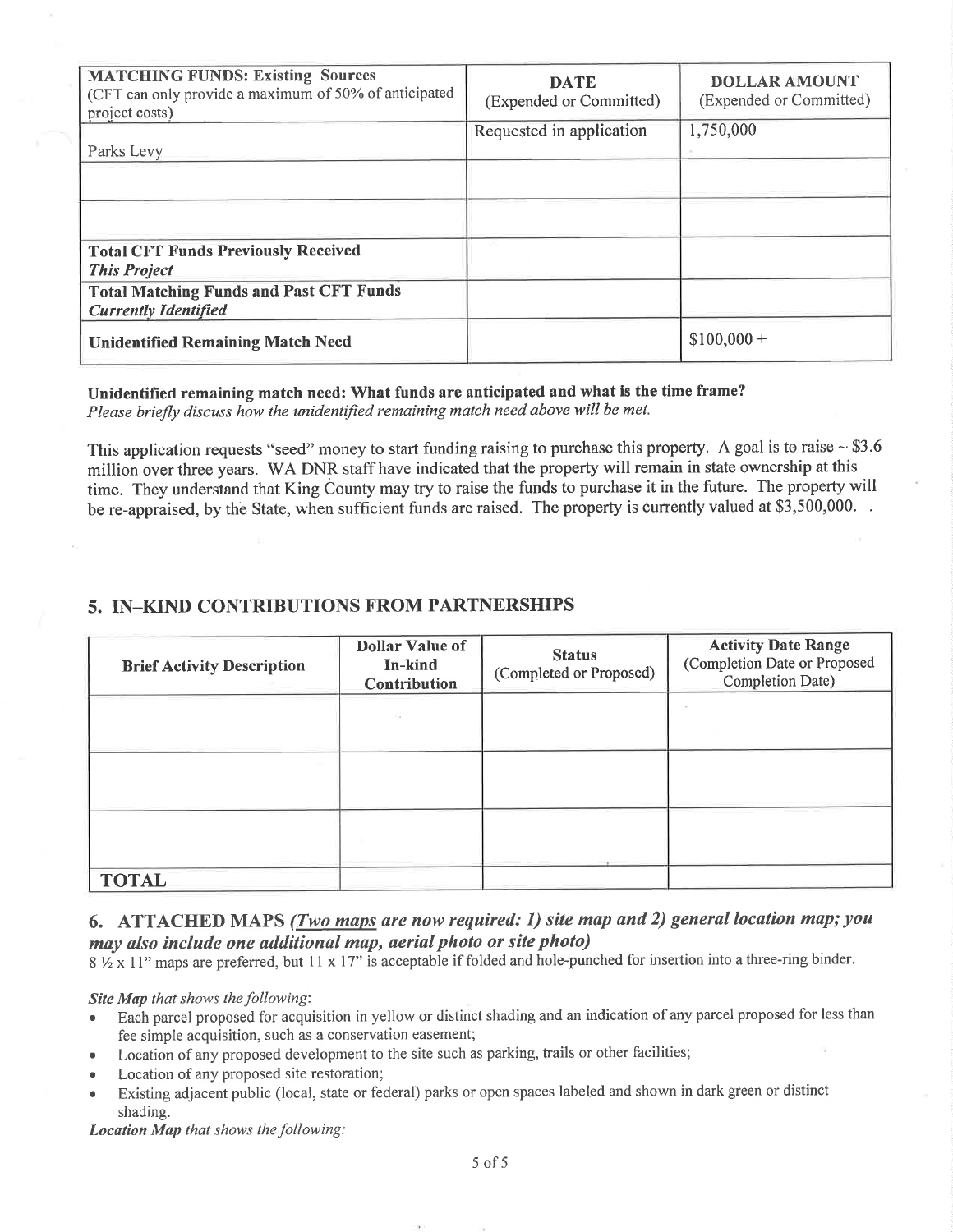- o Other permanently protected open spaces (private, non-profit, institutional, etc.) shown in light green or distinct shading;
- Major water courses such as creeks, rivers, lakes or wetlands;
- . Major roads, arterial roads or regional trails.
- Map scale: This map should show approximately a ten-mile radius around the proposed acquisition(s).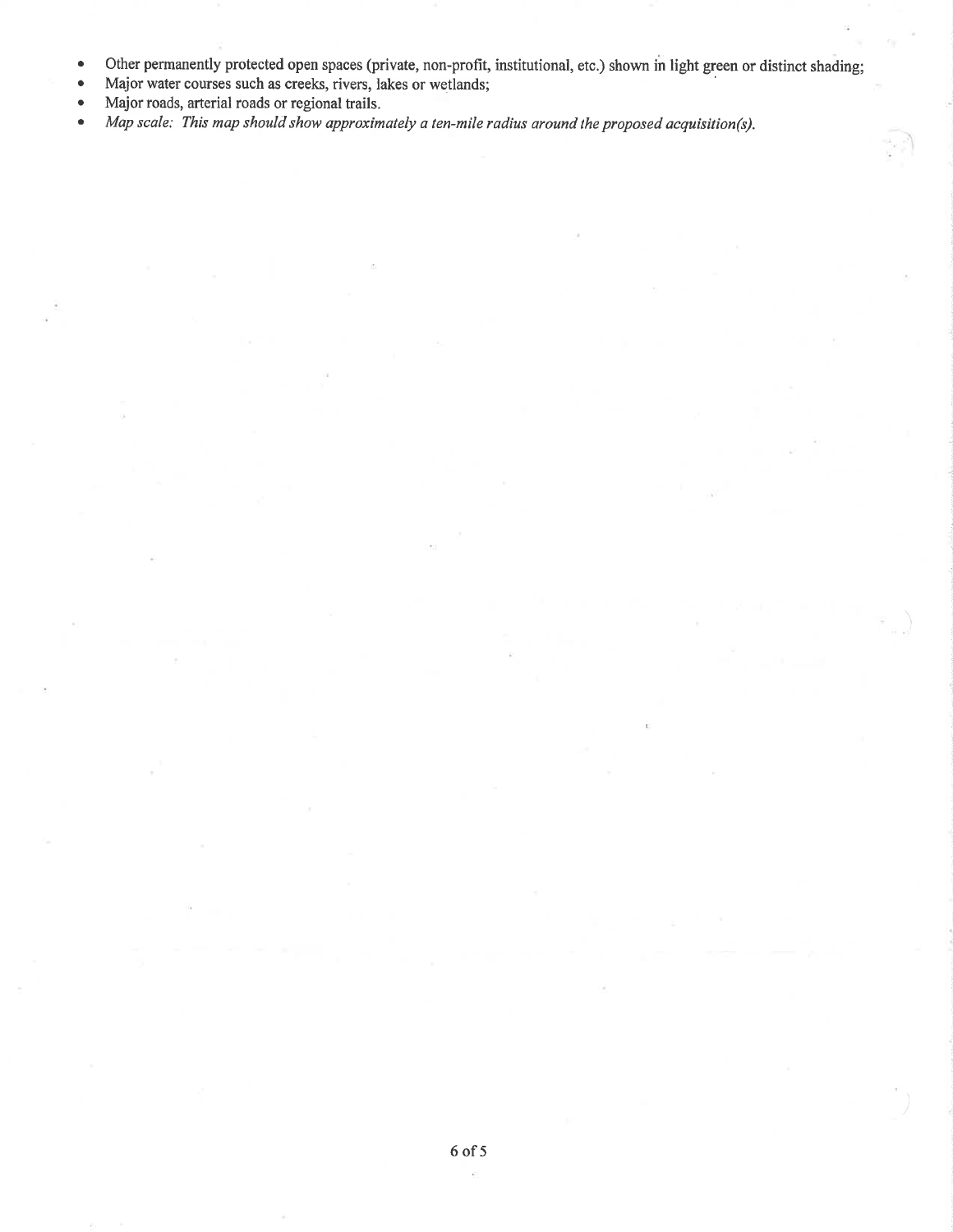

## 2016 CFT/Parks Levy Application Patterson Creek Natural Area Addition



Basin Boundary

Target Parcel



King County Ownership Urban Growth Boundary , Wetlands i \_.'llncorporatedArea

# **King County**

Department of Natural Resources and Parks<br>**Water and Land Resources Division** 

The information included on this map has been compiled by King County staff from a variety of sources and is subject to change without notice. King County makes no representations or warranties, expresentations,<br>or implied, as to accuracy, completeness, timeliness, cr rights to the use of such information. This<br>document is



Photo Year: 2015

\\dnrpl\projects\VvlRD\1601 7\Pattersoncreek\_Site mxd TK